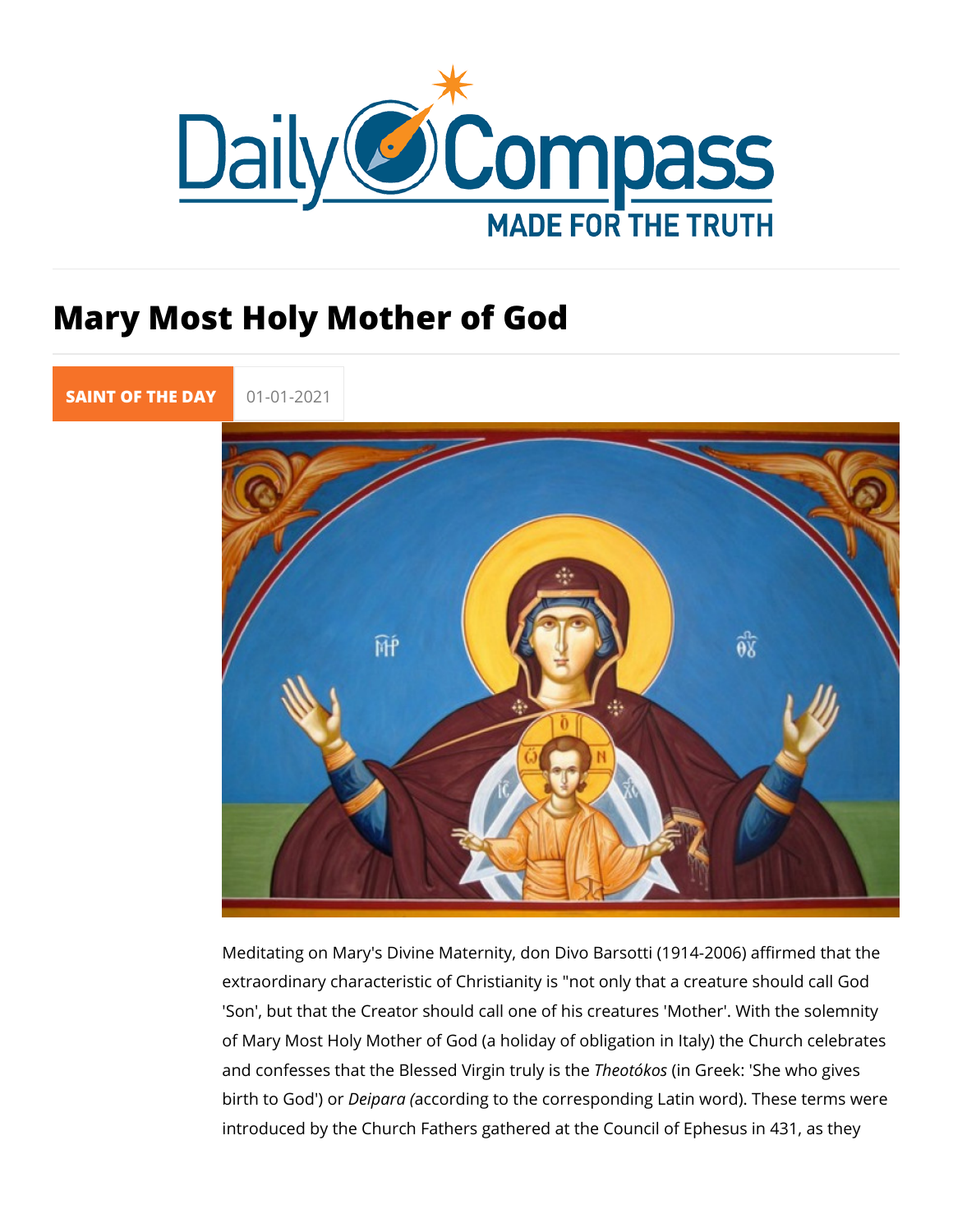defined the first Marian dogma in history, intimately linked to the divinity of the Son and the mystery of His Incarnation in the virginal womb of Mary. One cannot be understood except in light of the other, *which in turn is glorified by all honour and truth concerning the Mother*, a true bulwark against Christological heresies, as shown by the history of this dogma.

**The 5th century saw the rise of the heresy of Nestorius**, a Syrian archbishop who denied the hypostatic union of human and divine nature in the one person of Christ, by affirming, instead, the total separation between the two natures: this separation, in his view, coincided with the difference between Man and God, conceived of as two different entities; as a corollary to this error, Nestorius claimed that Mary was only the mother of the human person of Jesus, and therefore refused to call her *Mother of God*.

**Saint Cyril of Alexandria** (370-444) immediately replied to the heresy in some letters addressed to Nestorius, where he called him to reflect on the truths of the Creed and explained that "the Word, hypostatically uniting to himself the flesh animated by a rational soul became man […]. The natures that are joined together are different, but only one is the Christ and Son". Cyril's conclusion, in conformity with the teaching of the Church Fathers, was this: we call Mary *Mother of God* not as though the nature of the Word or his divinity received the beginning of their existence from the holy Virgin, but because from her was born the holy body rationally endowed with a soul, with which [body] the Word was united according to the hypostasis, and is said to have been begotten according to the flesh".

**The Council of Ephesus affirmed the orthodoxy of Cyril's doctrine**, condemned Nestorianism and came to the solemn definition known as *Formula of Union*: "We therefore confess that our Lord Jesus, the only-begotten Son of God, is perfect God and perfect man , (composed) of rational soul and body; begotten of the Father before the ages according to divinity, born, for us and for our salvation, at the end of time by the virgin Mary according to humanity; which is consubstantial to the Father according to divinity, and consubstantial to us according to humanity, since the union of the two natures has occurred. Therefore we confess one Christ, one Son, one Lord".

**With the proclamation of the Divine Maternity of the Virgin Mary**, the Council Fathers did therefore honour Our Lady by dogmatically defining the grace received from God, owing to which her cousin Elizabeth, full of the Holy Spirit, had greeted her ("loudly", says the evangelist Luke) as "blessed among women" and "mother of my Lord". At the same time, they honoured the Holy Trinity for the masterpiece made in Mary through the Incarnation (*Summum Opus Dei*, as Blessed John Duns Scotus would